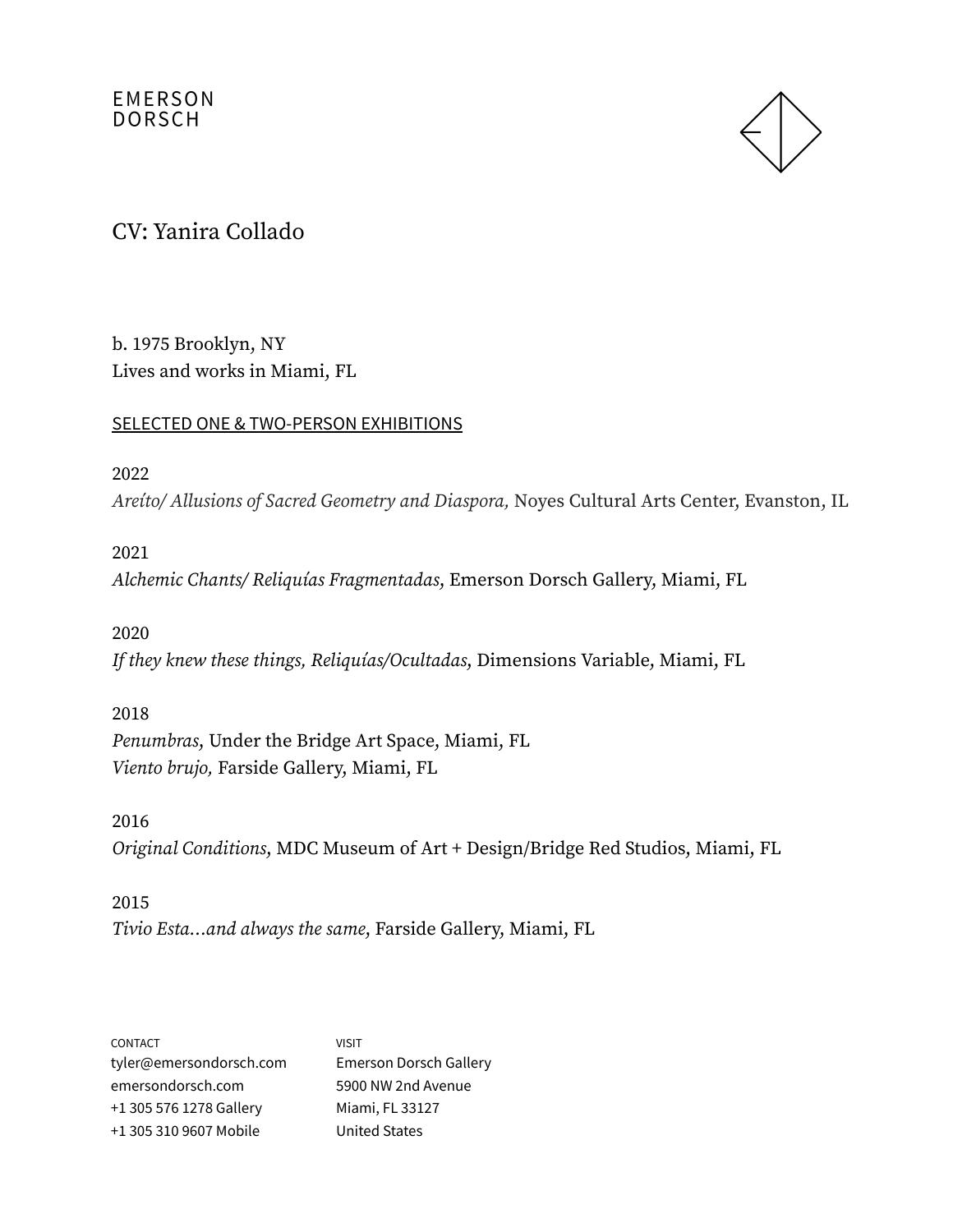

## CV: Yanira Collado

#### SELECTED GROUP EXHIBITIONS

2021

Under the Florida Sun: South Florida Cultural Consortium Fellowship Visual and Media Artists, curated by Mikhaile Solomon, Schmidt and Ritter Art Gallery, Florida Atlantic University, Boca Raton, FL ExhibitionDiverse Networks, Curate by Laura Marsh, Oolite Arts, Miami Beach, FL Performance 4 Ways: MY BODY, MY RULES, Perez Art Museum, Miami, FL Estamos Bien, La Trienal, El Museo del Barrio, New York, NY Collado/Villarino, Cindy Rucker Gallery, New York, NY

2020

Idioms and Taxonomies, Curated by Laura Marsh, Oolite Arts, Miami Beach, FL Storage\_, Storage Project Space, New York, NY Local Global, Haitian Cultural Arts Alliance, Miami, FL AIM Biennial, Miami, FL

### 2019

Fragment, Curated by Tyler Emerson Dorsch, Emerson Dorsch, Miami, FL Penumbras: narrative of presence, Project Row House, Houston, TX Paradise Lost? Alchemy of necessity, Juxtaposition, Minneapolis, MN The Other Half of the Sky, Girls Club, For Lauderdale, FL

CONTACT tyler@emersondorsch.com emersondorsch.com +1 305 576 1278 Gallery +1 305 310 9607 Mobile

VISIT Emerson Dorsch Gallery 5900 NW 2nd Avenue Miami, FL 33127 United States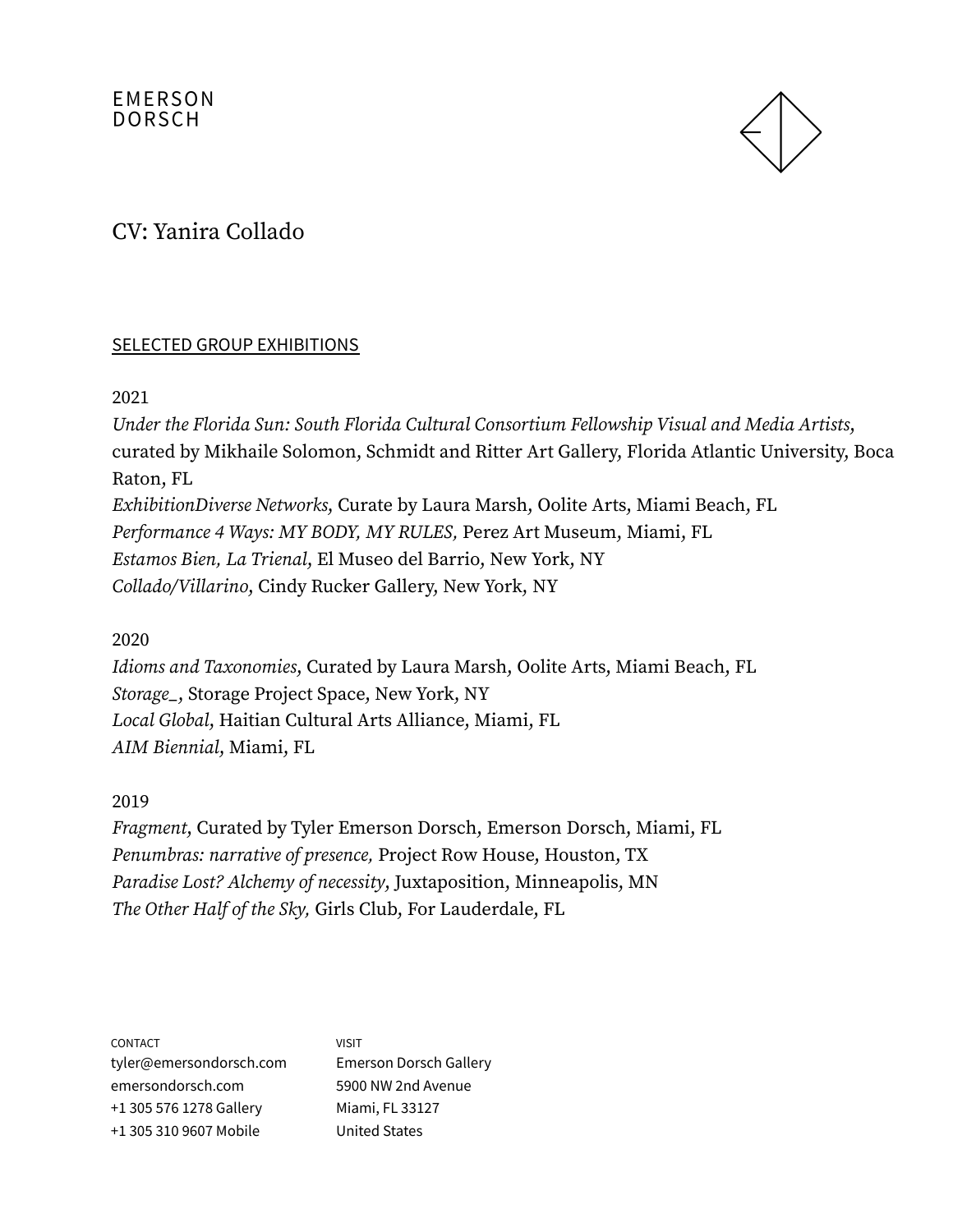

## CV: Yanira Collado

2018

Penumbras, Prizm Art Fair, Miami, FL Deconstruction, Frost Museum, Florida International University, Miami, FL Outlaw Culture: or higher ground, Bridge Red Studios, Miami, FL Paradise Lost? Alchemy of the everyday, Cindy Rucker Gallery, New York Monarchs, Museum of Contemporary Art, North Miami, FL The past is more infinite than the future, Under the Bridge, Miami, FL

2017 In Times of Uncertainty, Edge Zones, Miami, FL Transphysics we knew about, Prizm Art Fair, Miami, FL

### 2016

Invisible: spirits in the material world, Prizm Art Fair, Miami, FL Transphysics: istwa, landscapes, paisajes, Art and Culture Center, Hollywood, FL Intersectionality, Museum of Contemporary Art in Miami, Miami, FL Transmissions: algoritmos, polyrhythms, karuraqmi puririnay, The Franklin, Chicago, IL Dirt: Yuta Suelo Udongo Té, Curated by Onajide Shabaka, Florida International University Boca Raton, FL

Ascent: Black Women's Expressions, Nova University, Fort Lauderdale, FL

2015 SAIC Alumni Exhibition, Suite Three Space, North Miami, FL Inscribing: meditations on time and presence, Bridge Red, Miami, FL Socabon, Project Row Houses, Houston, TX

| <b>CONTACT</b>          | VISIT                         |
|-------------------------|-------------------------------|
| tyler@emersondorsch.com | <b>Emerson Dorsch Gallery</b> |
| emersondorsch.com       | 5900 NW 2nd Avenue            |
| +1 305 576 1278 Gallery | Miami, FL 33127               |
| +1 305 310 9607 Mobile  | <b>United States</b>          |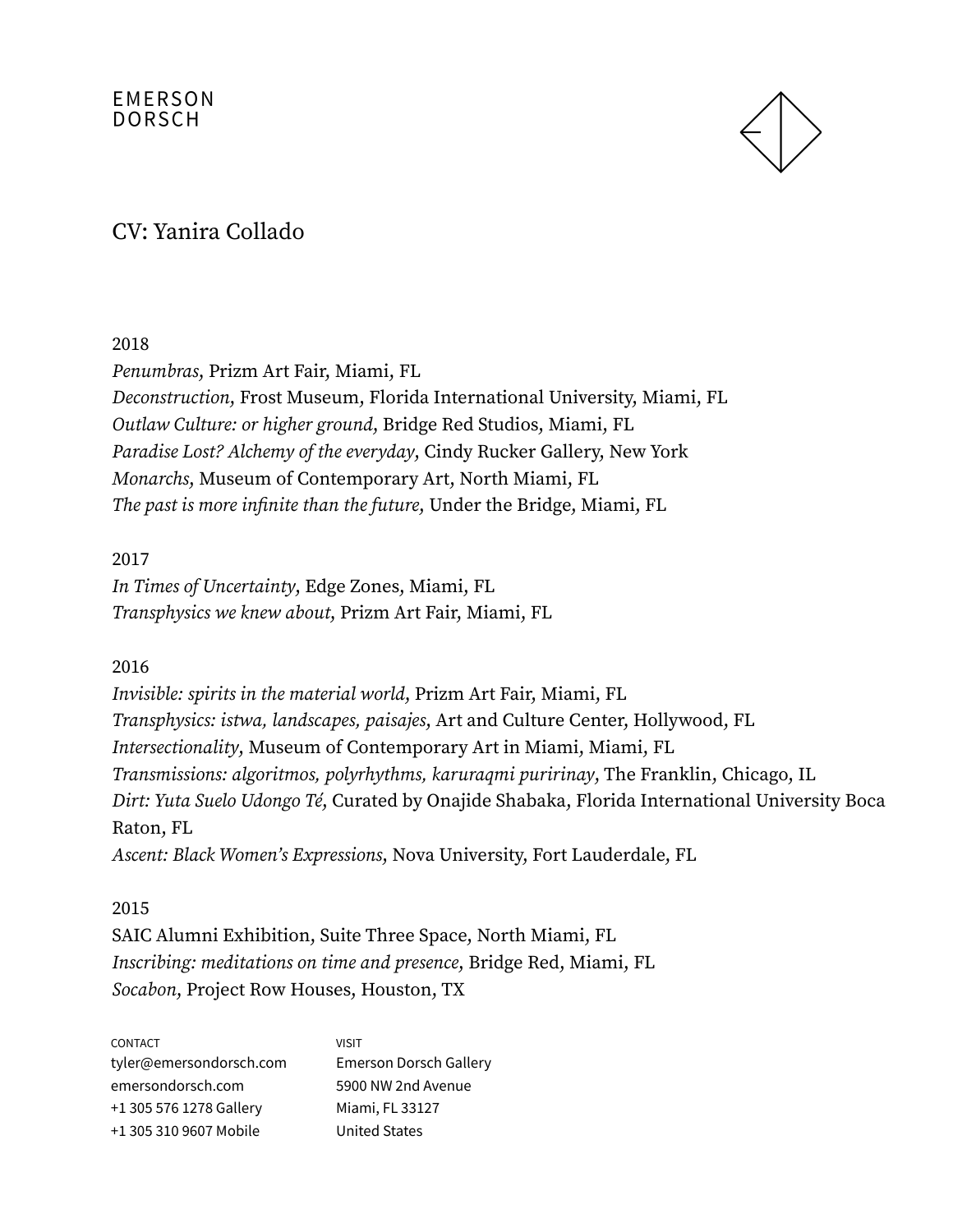

### CV: Yanira Collado

2014

Third Space, Museum of Contemporary Art, North Miami, FL MIA\_ATL, Saltworks Gallery, Atlanta, GA Ten, Cindy Rucker Gallery, New York, NY MIA\_BER, Verein Berliner Kunstler, Berlin, Germany

#### 2013

South Florida Biennial, Art & Culture Center of Hollywood, FL Palimpset, Carrol Jazzar Contemporary, Miami, FL

2012 Smoke Signals, Art Center South Florida, Miami Beach, FL Smoke Signals, Under the Bridge, Miami, FL

### RESIDENCIES, GRANTS, AWARDS, HONORS

2022 Art Pace Residency, San Antonio, Texas Foundation For the Contemporary Arts Emergency Grant Miami Individual Stipend Award

2021 South Florida Cultural Consortium

CONTACT tyler@emersondorsch.com emersondorsch.com +1 305 576 1278 Gallery +1 305 310 9607 Mobile VISIT Emerson Dorsch Gallery 5900 NW 2nd Avenue Miami, FL 33127 United States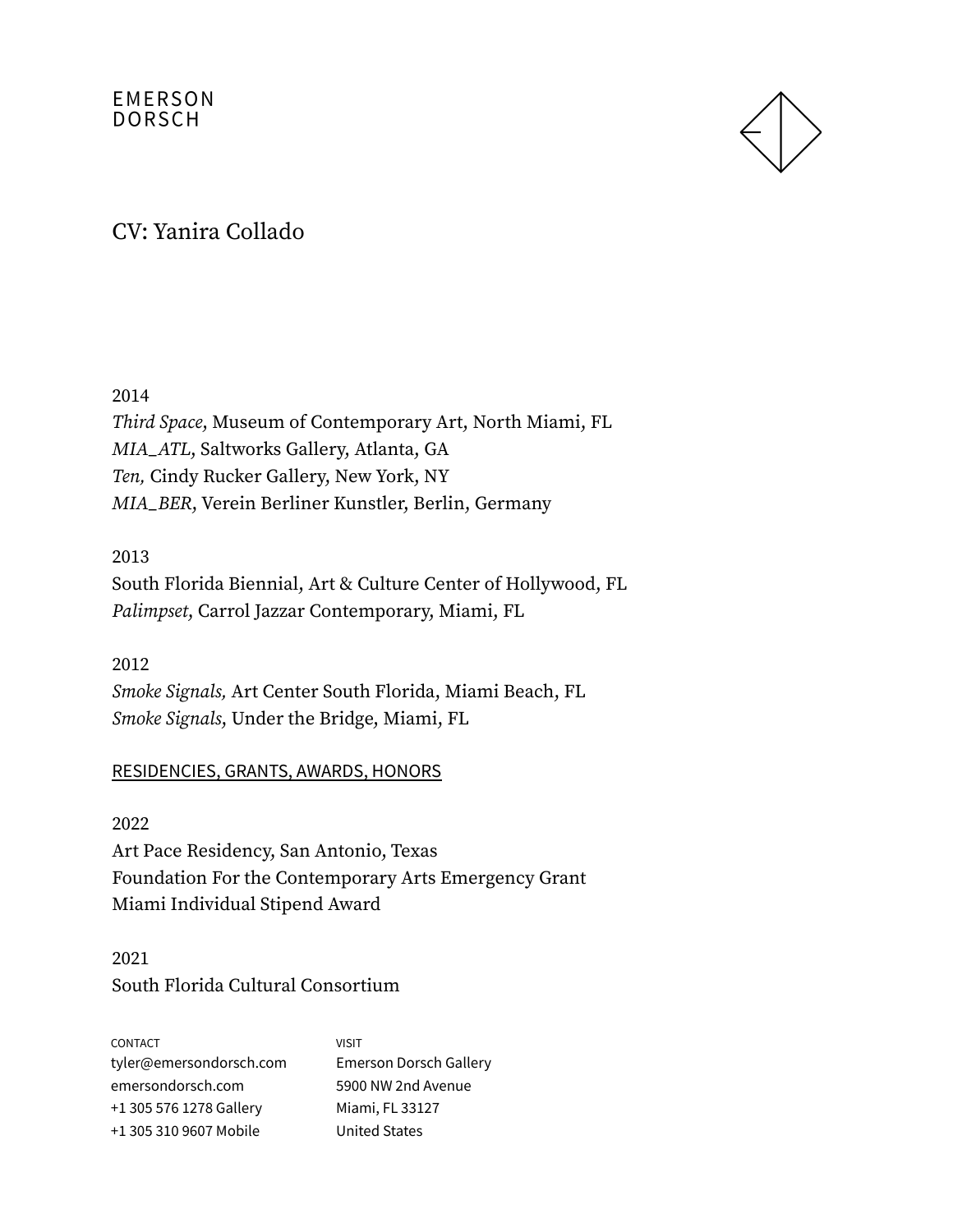

CV: Yanira Collado

Oolite Arts, Miami Beach, FL

2020

Joan Mitchell Foundation Residency, New Orleans, LA (paused due to COVID-19, will resume in 2022)

2019 Ellies Creator Award, Oolite Arts, Miami Beach, FL

2018 Joan Mitchell Foundation Grant

2013 Bridge Red Art Center, North Miami, FL (2013 – present) First prize, Miami Biennale

2011-12 African Heritage Cultural Center, Miami, FL

PRIVATE COLLECTIONS

Robert Thiele, Miami, FL Steve Lanster, Miami, FL Leyden Rodriguez Casanova and Frances Trombly Directors, Dimensions Variable, Miami, FL Amy Morton, Atlanta, GA

| CONTACT                 | <b>VISIT</b>                  |
|-------------------------|-------------------------------|
| tyler@emersondorsch.com | <b>Emerson Dorsch Gallery</b> |
| emersondorsch.com       | 5900 NW 2nd Avenue            |
| +1 305 576 1278 Gallery | Miami, FL 33127               |
| +1 305 310 9607 Mobile  | <b>United States</b>          |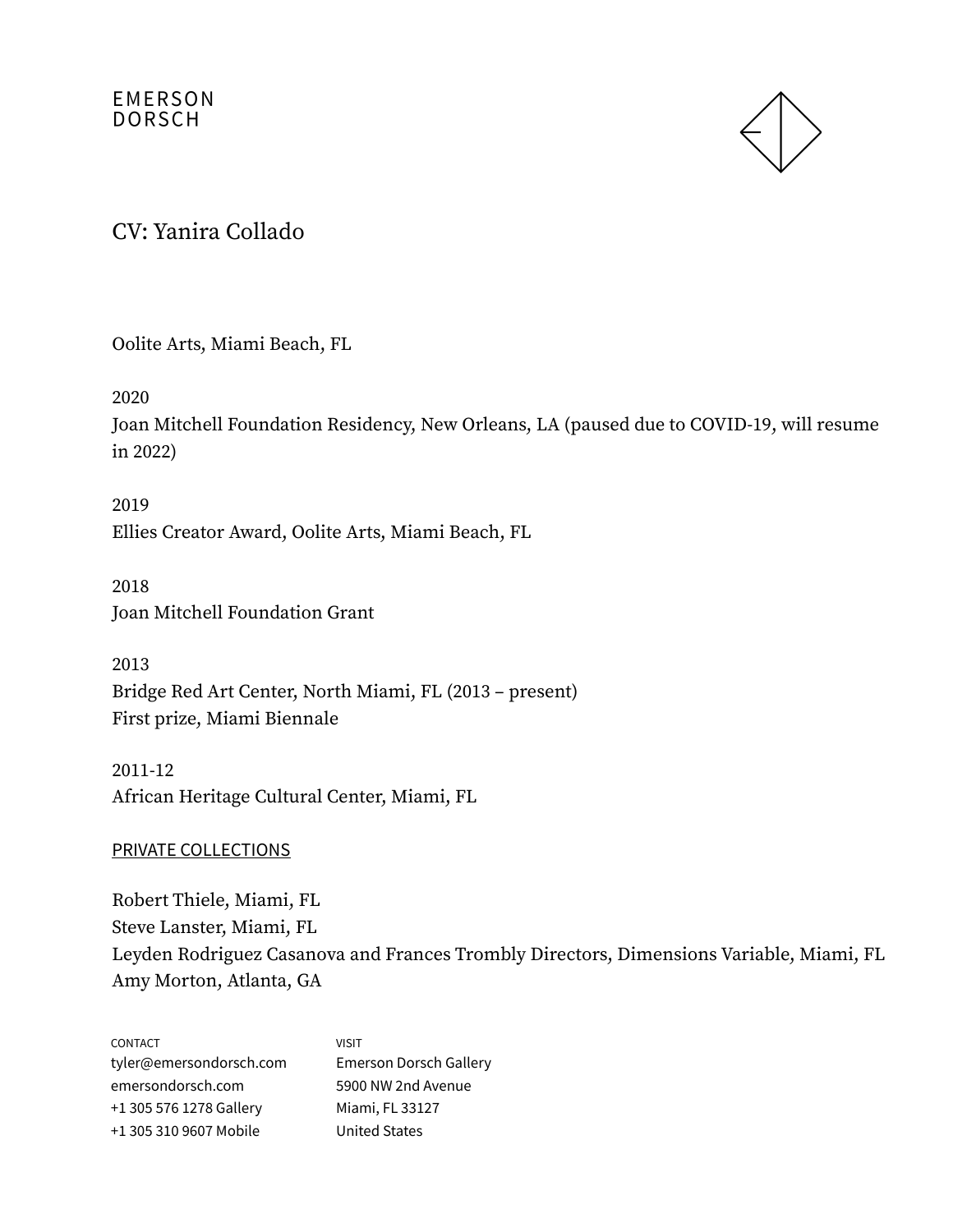

### CV: Yanira Collado

Karen + Harold Rifas, Miami, FL Christine J. Taplin, Miami Beach, FL

#### PUBLIC COLLECTIONS

El Museo del Barrio, New York, NY Ooilte Arts, Miami, FL Peréz Art Museum, Miami, FL Girls Club, Hollywood, FL Mosquera Family Collection, Miami, FL

#### PUBLIC PROGRAMS

2021 FORM, Visiting Artist panel discussion, El Museo Del Barrio, New York, NY

2020 Visiting Artist Lecture, Joan Mitchell Center, New Orleans, LA

2019 LATINX conference, Perez Art Museum, Miami, FL Artist talk, Bridge Red Studios, Miami, FL Public lecture, Project Row house, TX Lecture Series, Under the Bridge, Miami, FL

| <b>CONTACT</b>          | <b>VISIT</b>                  |
|-------------------------|-------------------------------|
| tyler@emersondorsch.com | <b>Emerson Dorsch Gallery</b> |
| emersondorsch.com       | 5900 NW 2nd Avenue            |
| +1 305 576 1278 Gallery | Miami, FL 33127               |
| +1 305 310 9607 Mobile  | <b>United States</b>          |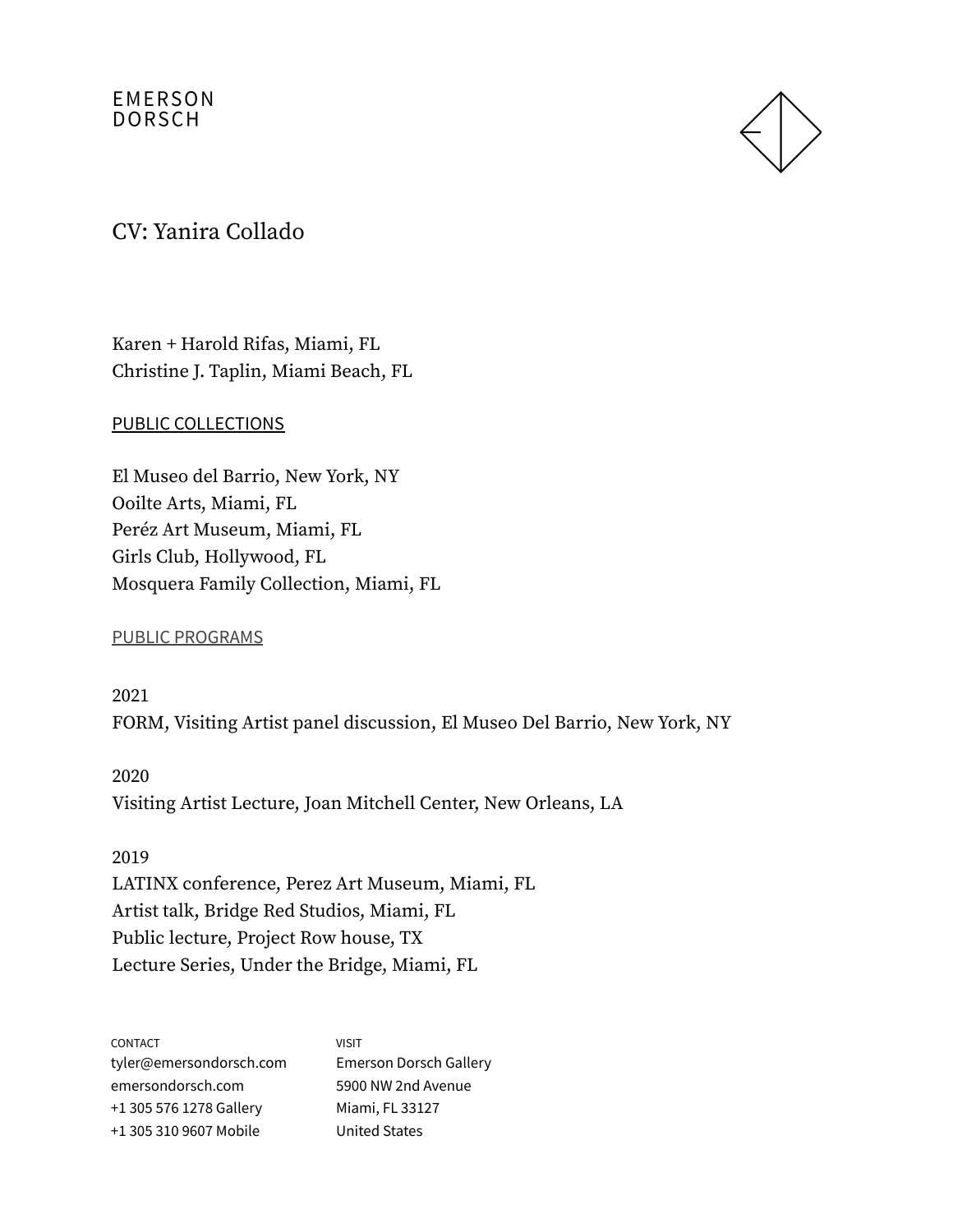

CV: Yanira Collado

Artist Lecture Series, Florida International University, Miami, FL

2018 Artist Conference, Spady Museum, DelRey Beach, FL

2017 Public Workshop, Perez Art Museum, Miami, FL

2015 Public presentation, Project Row House, Houston, TX The Franklin Space, Chicago, IL

### SELECTED BIBLIOGRAPHY (PRINT AND ELECTRONIC)

2022 Edra Soto, The LatinX Project, The Sacred [Geometries](https://emersondorsch.com/news/yanira-collado-2/) of Yanira Collado, May 10, 2022 Yiming Fu, Review: Areíto/ Allusions of Sacred [Geometry](https://emersondorsch.com/news/yanira-collados/) and Diaspora, Noyes Cultural Arts Center, Evanston, IL Yanira Collado's Alchemic Chants/Reliquias Fragmentadas, Alexandra Martinez, <https://burnaway.org/magazine/collado-alchemic/> Yiming Fu, The North Western, New Noyes Cultural Arts Center [installation](https://dailynorthwestern.com/tag/yanira-collado/) 'Areito' explores [Caribbean](https://dailynorthwestern.com/tag/yanira-collado/) cultural practices and folkloric traditions

CONTACT tyler@emersondorsch.com emersondorsch.com +1 305 576 1278 Gallery +1 305 310 9607 Mobile

VISIT Emerson Dorsch Gallery 5900 NW 2nd Avenue Miami, FL 33127 United States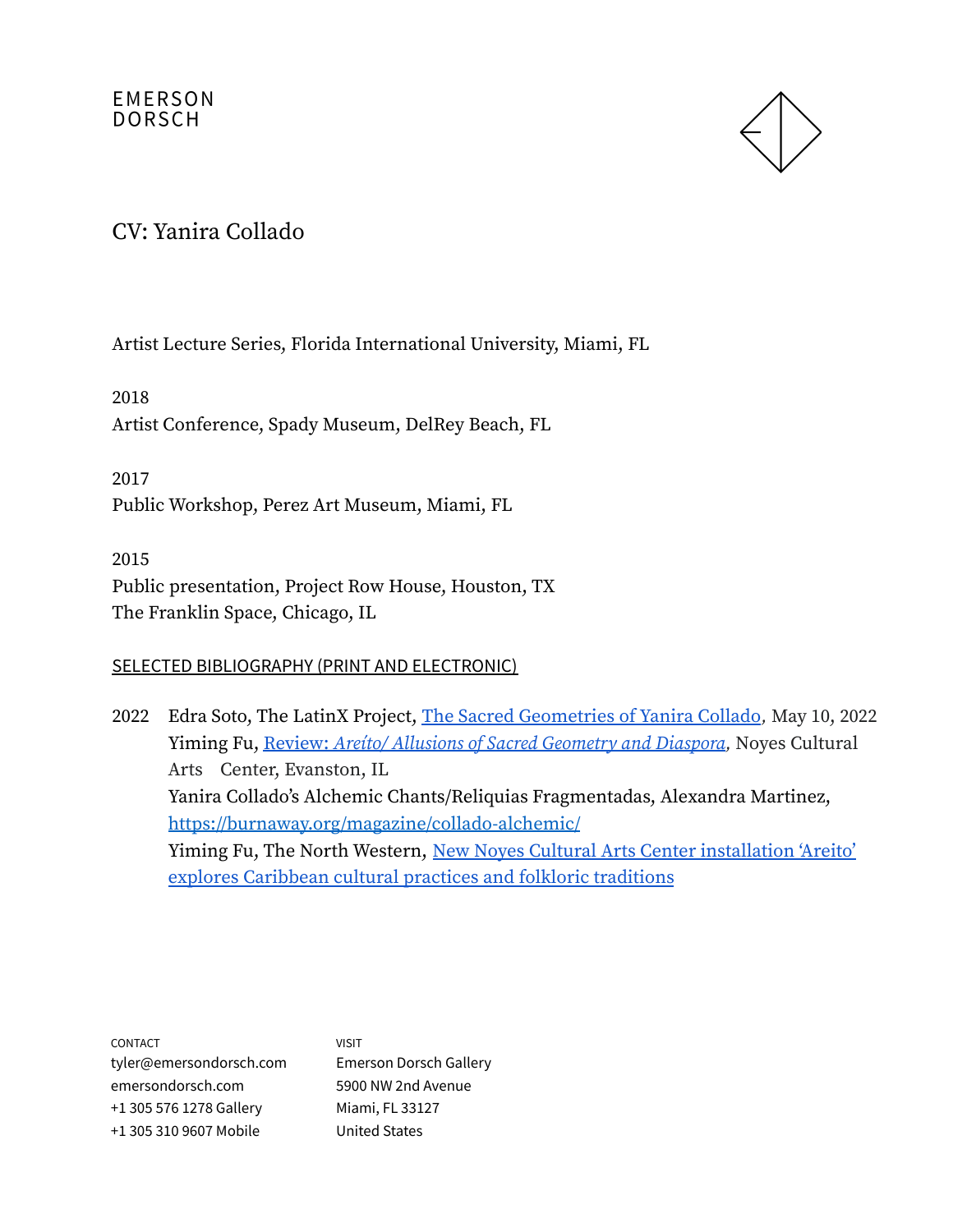

### CV: Yanira Collado

2021 Kaylie Felsberg, 21 [Standout](https://www.artsy.net/article/artsy-editorial-21-standout-miami-art-week?utm_source=braze&utm_medium=email&utm_campaign=editorial&utm_term=61a3a8ad82ebae690489643b0c091be6) Shows to See During Miami Art Week, Artsy Editorial, November 24th, 2021 Sarah Rose Sharp, El Museo Acquires Seven Artworks from La Trienal 2021 Valentina de liscia, El Museo's Triennial Gathers Works That Defy Pervasive Stereotypes Mapped onto Latinx Art, Hyperallergic, 27 April 2020, <https://hyperallergic.com/640832/el-museo-triennial-estamos-bien/> Nicole Martinez, 10 LatinX Artists to watch At el Museos del Barrio's Trienal, Artsy, [https://www.artsy.net/article/artsy-editorial-10-latinx-artists-watch-el-museo-del-barrio](https://www.artsy.net/article/artsy-editorial-10-latinx-artists-watch-el-museo-del-barrios-triennial) [s-triennial](https://www.artsy.net/article/artsy-editorial-10-latinx-artists-watch-el-museo-del-barrios-triennial) Estamos Bien, La Trienial, Catalogue

2020 Fishman, George. "A New Era for Oolite Arts." Miamiherald, Miami Herald, 25 Aug. 2020, [www.miamiherald.com/article245251790.html](http://www.miamiherald.com/article245251790.html). Artforum.com. 2020. Pérez Art Museum Miami Buys Art From Local Galleries To Bolster Cultural Sector. [online] Available at: [https://www.artforum.com/news/perez-art-museum-miami-buys-art-from-local-gallerie](https://www.artforum.com/news/perez-art-museum-miami-buys-art-from-local-galleries-to-bolster-cultural-sector-83110) [s-to-bolster-cultural-sector-83110](https://www.artforum.com/news/perez-art-museum-miami-buys-art-from-local-galleries-to-bolster-cultural-sector-83110) Estape, Taylor. "Oolite Arts' Acquisitions Program Keeps Miami Artists Working." Miami New Times, 4, 9 Sept. 2020,

CONTACT tyler@emersondorsch.com emersondorsch.com +1 305 576 1278 Gallery +1 305 310 9607 Mobile VISIT Emerson Dorsch Gallery 5900 NW 2nd Avenue Miami, FL 33127 United States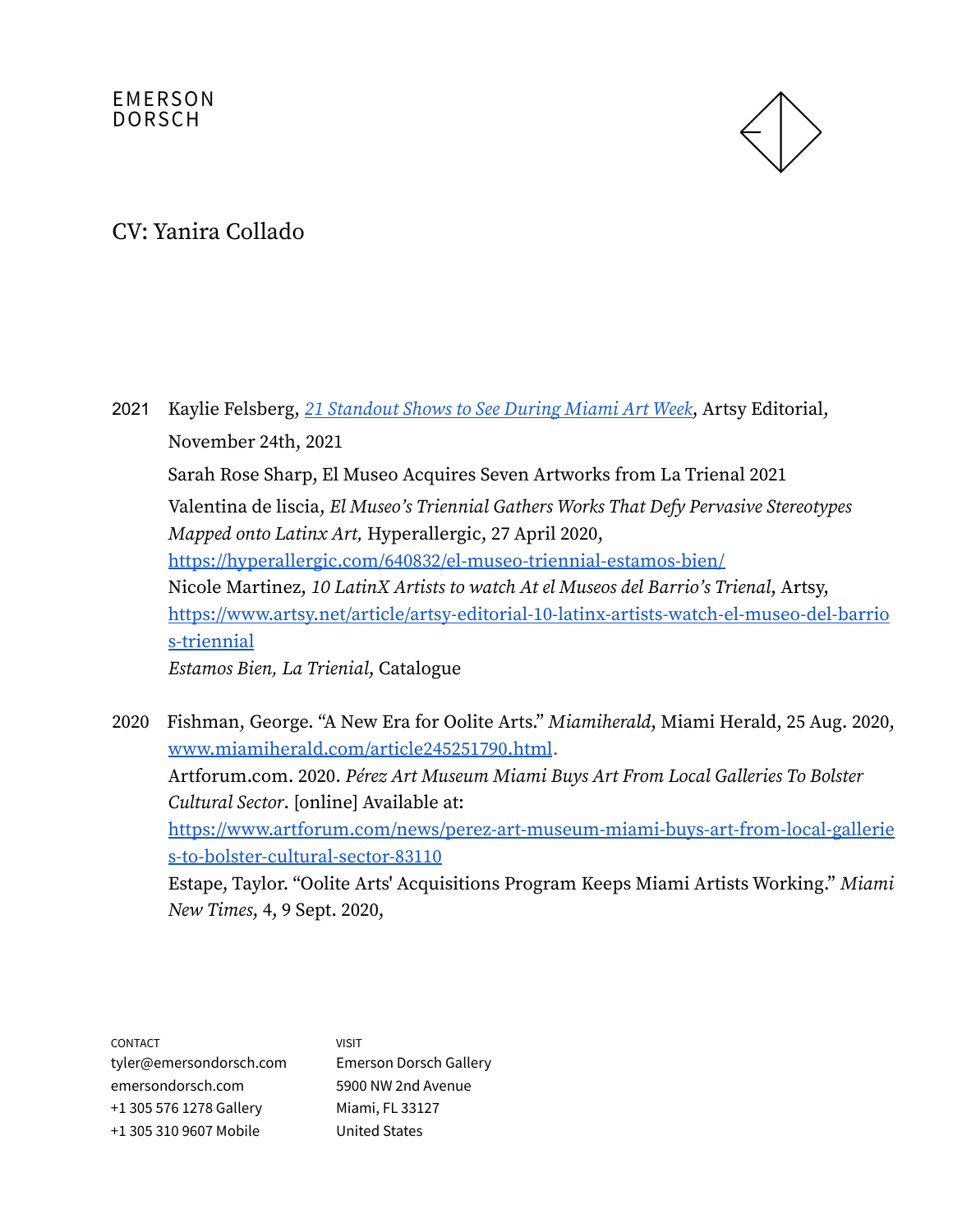

# CV: Yanira Collado

[https://www.miaminewtimes.com/arts/oolite-arts-commissions-works-from-michael-va](https://www.miaminewtimes.com/arts/oolite-arts-commissions-works-from-michael-vasquez-yanira-collado-karen-rifas-11684601) [squez-yanira-collado-karen-rifas-11684601](https://www.miaminewtimes.com/arts/oolite-arts-commissions-works-from-michael-vasquez-yanira-collado-karen-rifas-11684601)

Sirmans, Franklin. "Our Mission Is to Be Miami's Art Museum-That's Why We Spent \$145,000 to Buy Works from Local Galleries." The Art Newspaper, The Art Newspaper, 26 May, 2020

[https://www.theartnewspaper.com/comment/our-mission-is-to-be-miami-s-art-museum](https://www.theartnewspaper.com/comment/our-mission-is-to-be-miami-s-art-museum-that-s-why-we-spent-usd145-000-to-buy-works-from-local-galleries) [-that-s-why-we-spent-usd145-000-to-buy-works-from-local-galleries](https://www.theartnewspaper.com/comment/our-mission-is-to-be-miami-s-art-museum-that-s-why-we-spent-usd145-000-to-buy-works-from-local-galleries)

"Pérez Art Museum Miami Acquires Eight Artworks from Miami-Based Galleries for Permanent Collection." PAMM,

[https://www.pamm.org/about/news/2020/p%C3%A9rez-art-museum-miami-acquires-ei](https://www.pamm.org/about/news/2020/p%C3%A9rez-art-museum-miami-acquires-eight-artworks-miami-based-galleries-permanent.) [ght-artworks-miami-based-galleries-permanent.](https://www.pamm.org/about/news/2020/p%C3%A9rez-art-museum-miami-acquires-eight-artworks-miami-based-galleries-permanent.)

News, Artnet. "The Pérez Art Museum Miami Is Closed, But It Still Went on a Buying Spree at Local Miami Art Galleries." Artnet News, Artnet News, 22 May 2020, [https://news.artnet.com/art-world/the-perez-art-museum-local-miami-art-galleries-186](https://news.artnet.com/art-world/the-perez-art-museum-local-miami-art-galleries-1868976.) [8976.](https://news.artnet.com/art-world/the-perez-art-museum-local-miami-art-galleries-1868976.)

- 2019 "Seeing the Obvious, Revealing the Hidden: Yanira Collado in Conversation with Onajide Shabaka," BOMB Magazine, June 4, 2019. Last accessed online April 2, 2020: [https://bombmagazine.org/articles/seeing-the-obvious-revealing-the-hidden-yanira-coll](https://bombmagazine.org/articles/seeing-the-obvious-revealing-the-hidden-yanira-collado-and-onajide-shabaka-interviewed/) [ado-and-onajide-shabaka-interviewed/](https://bombmagazine.org/articles/seeing-the-obvious-revealing-the-hidden-yanira-collado-and-onajide-shabaka-interviewed/) Oroza, Ernesto, Beta, publication for Penumbras exhibition, January 27, 2019
- 2018 Fishman, George. "Monarchs", The Miami Herald, Visual Arts, July 13, Pg 1,2 Galpin, Amy, Deconstruction catalogue, July 10, Pg 4

CONTACT tyler@emersondorsch.com emersondorsch.com +1 305 576 1278 Gallery +1 305 310 9607 Mobile VISIT Emerson Dorsch Gallery 5900 NW 2nd Avenue Miami, FL 33127 United States